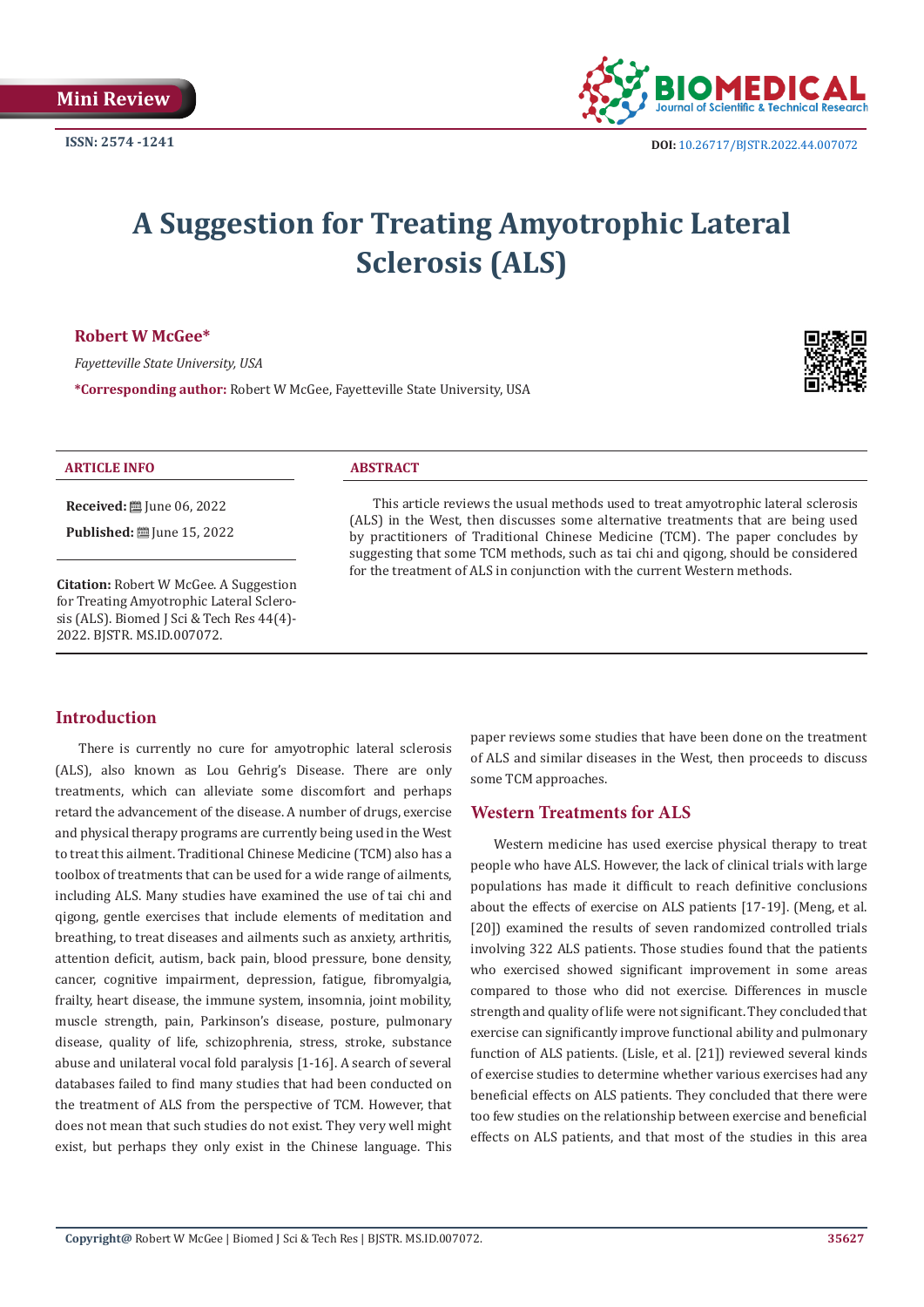that have been conducted involved small sample sizes, which make results weak. Those studies did show that mild to moderate exercise can have mild to moderate effects on cardiovascular, mental, musculoskeletal and immune systems.

A study by (Clawson, et al. [22]) found that resistance, endurance and stretching/range of motion exercises had a beneficial result on a group of ALS patients. (Ortega Hombrados, et al. [23]) reviewed the results of 10 clinical trials that analyzed the potential short-, medium-, and long-term effects of a therapeutic physical exercise program on the functionality of ALS patients. The conclusion was that therapeutic physical exercise could contribute to slowing down the deterioration of musculature, thus facilitating their performance of daily living activities. (Lewis, et al. [24]) examined the role of physical therapy and occupational therapy in the treatment of ALS. (Rahmati, et al. [25]) examined eight studies involving exercise regimes for ALS patients. There was a significant difference in favor of exercise in functional ability (P=0.001), overall quality of life (P=0.03) and Vo2peak (P=0.01). However, because those trials were of poor quality and had a risk of bias, they concluded that the safety and effectiveness of exercise therapy for ALS patients remains unclear. They suggested that higher quality studies involving larger sample sizes were needed. (Kalron, et al. [26]) conducted a randomized controlled trial of ambulatory patients with ALS that combined aerobic and strength training. (Almeida, et al. [27]) studied the effect of exercise on ALS. (Patel, et al. [28]) studied the effect of nutritional and exercisebased intervention in the treatment of ALS [28]. (Fang, et al. [29]) and (Guo, et al. [30]) studied the effects of repetitive transcranial magnetic stimulation on the treatment of ALS. (Radunovic, et al. [31]) did a study on mechanical ventilation for the treatment of ALS.

#### **Similar Diseases**

A number of diseases are similar to ALS. (Garrick [32]) listed 22 of them.

- **1.** Adrenomyeloneuropathy
- **2.** Adult polyglucosan body disease
- **3.** Allgrove AAA syndrome
- **4.** B12 deficiency
- **5.** Benign monomelic amyotrophy
- **6.** Celiac disease
- **7.** Creutzfeldt-Jakob disease
- **8.** Inclusion body myositis
- **9.** Isaac's disease
- **10.** Isolated neck extensor myopathy
- **11.** Kennedy's disease
- **12.** Lyme disease
- **13.** Mitochondrial disorder
- **14.** Multifocal motor neuropathy with conduction block
- **15.** Multiple sclerosis
- **16.** Myasthenia gravis
- **17.** Oculopharyngeal muscular dystrophy
- **18.** Overactive thyroid
- **19.** Paraneoplastic encephalomyelitis
- **20.** Post-polio syndrome
- **21.** Syringomyelia
- **22.** Transthyretin familial amyloid neuropathy

Others have also discussed, compared, and contrasted the similarities and differences of ALS to other neurological diseases [33-35]. What makes these comparisons important is the possibility that a treatment that is successful for one of them might also prove to be effective for other, similar diseases.

### **Traditional Chinese Medicine**

Traditional Chinese Medicine (TCM) has been practiced for thousands of years. It consists of many different techniques and subfields, including herbs, acupuncture, acupressure, tai chi, and qigong. Its emphasis is more on prevention than cure, although specific treatments are used for specific ailments. It was difficult to find any studies that focused on the treatment of Amyotrophic Lateral Sclerosis [ALS] using qigong or other traditional Chinese [more properly referred to as East Asian, because these treatments are popular in Japan and Korea as well as China] medicine therapies. Perhaps that is because not many people have ALS, and it is difficult to collect enough people to conduct a good clinical trial. One good study I was able to find [36] examined and summarized 59 studies that focused on the effect of herbal medicine on the treatment of ALS. Most of those studies were conducted in China; some were conducted in Korea. The most commonly used evaluation tool was the El Escorial criteria. The most commonly used herbal medications were Buzhongyiqitang, Sijunzitangjiawei, and Jianpiyifeitang, which have anti-inflammatory, antioxidant, and protein aggregation effects. They found gaps in the effectiveness of these medications. This study went into a bit of detail regarding which herbs were used, the duration of the treatments and the results that were achieved. Some of the findings were: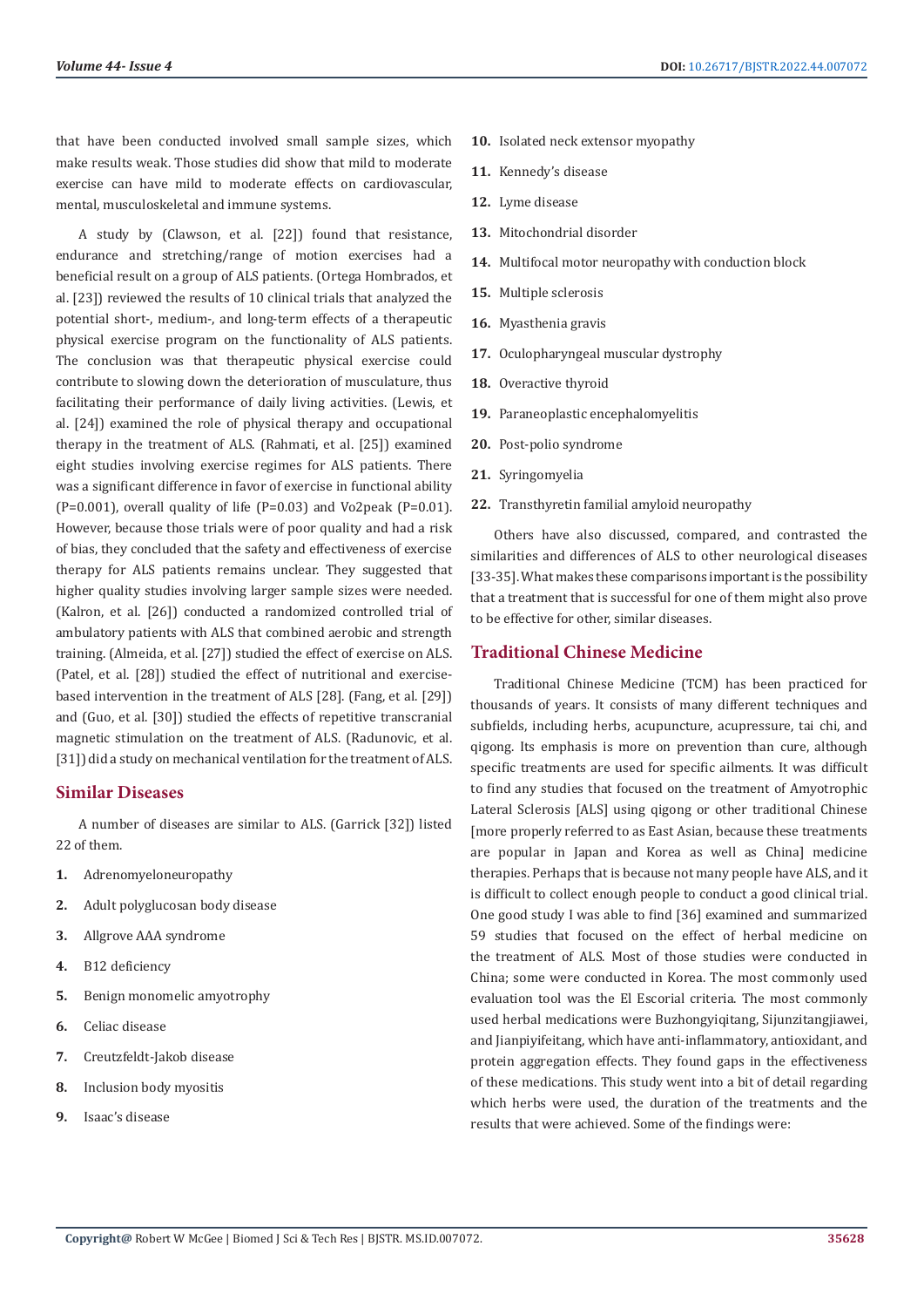- 1. Improved muscle strength
- 2. Nonrecurrence after cure
- 3. Reduced dependence on a ventilator
- 4. Improved dysphagia, lalopathy and hypotonia
- 5. Improved facial flushing and sweating
- 6. Improved low back pain
- 7. Improved K-ODI and K-ALSFRS-R scores
- 8. Improved appetite
- 9. Improved gait and dizziness
- 10. Decreased salivation
- 11. Increased body weight, BMI and SNAQ scores
- 12. Maintaining respiratory function and speech
- 13. Reduced fatigue, stomach discomfort and constipation
- 14. Improved mental state
- 15. Weight gain
- 16. Improvement of GAS of the weakness of the upper and lower extremities
- 17. Increased walking distance
- 18. Decreased CK levels
- 19. Improvement on choking on liquids
- 20. Improvement in tongue quality and pulse
- 21. Increased motor neuron conduction rate
- 22. Reduction in the probability of fascia fibrillation
- 23. Improvement in speaking, eating, bed arrangement, running, and stair climbing
- 24. Slower disease progression
- 25. Enhancement of motor functions (feeding, clothing, writing, bed emancipation),
- 26. Improvement in quality of life
- 27. Improved lung function
- 28. Improvement in the TCM symptom score and ADL-Barthel Index
- 29. Improvement in the number of evacuations, stool characteristics
- 30. Improvement of peak airway pressure
- 31. Delayed TCM deterioration, spleen deficiency symptoms, shortness of breath and mental fatigue

#### **Tai Chi, Qigong and Multiple Sclerosis**

Multiple Sclerosis and ALS have several things in common, which leads to speculation as to whether tai chi or qigong treatments that have been effective in the treatment of MS might also be effective in the treatment of ALS. A number of studies have found that tai chi has a beneficial effect on multiple sclerosis patients. It improves balance, coordination, fatigue and depression. In one case, a woman who couldn't walk and who was confined to a wheelchair was able to start walking and doing tai chi exercises [37]. In one study, eight people with MS were monitored over a two-month baseline and a two-month intervention. The intervention consisted of doing tai chi exercises, there were statistically significant improvement on measures of depression and balance. A 21-item symptom checklist found small improvements over a broad range of other symptoms as well. The National Multiple Sclerosis Society reported that individuals suffering from MS improved balance, heart health and blood pressure as well as improving balance after practicing tai chi [37].

A study of 36 Iranian female MS patients found that practicing tai chi led to significant improvement ( $p < 0.05$ ). They took 2 classes per week for 12 weeks. Each class lasted about 45 minutes. They also practiced at home. The tai chi instructor selected 6 movements from the Yang-24 form, since that was easier than trying to teach them the entire form. The Berg Balance Scale (BBS) was used to check progress. The BBS measured changes in 14 items, such as sitting to standing, standing unsupported, standing to sitting, sitting unsupported, standing with eyes closed, reaching forward with outstretched arms, standing with feet together, etc. (Zou, et al. [38,39]) examined the results of 10 studies of the effect of tai chi on patients with MS. Those studies found significant improvement in balance, pain, emotional well-being, gait, energy, social function, spasms, bladder control, numbness, overall quality of life and walking speed. (Taylor, et al. [40]) conducted a literature search on the effects of tai chi on physical and psychosocial function among individuals with MS. The tai chi interventions averaged 27 sessions conducted over 11 weeks. Those who practiced tai chi had better balance, flexibility and gait, had a better quality of life, and experienced less depression and fatigue than did the nonintervention group. A study that combined several Chinese medicine techniques to treat patients with MS found that they improved in several ways. One of the intervention procedures was to practice ba duan jin, which is a set of qigong exercises [41].

# **Tai Chi, Qigong and ALS**

Although studies that incorporate qigong or tai chi into the therapy program for ALS patients seem to be rare, the use of tai chi and qigong to treat similar ailments, such as MS, seem promising. One interesting feature of both tai chi and qigong is that they have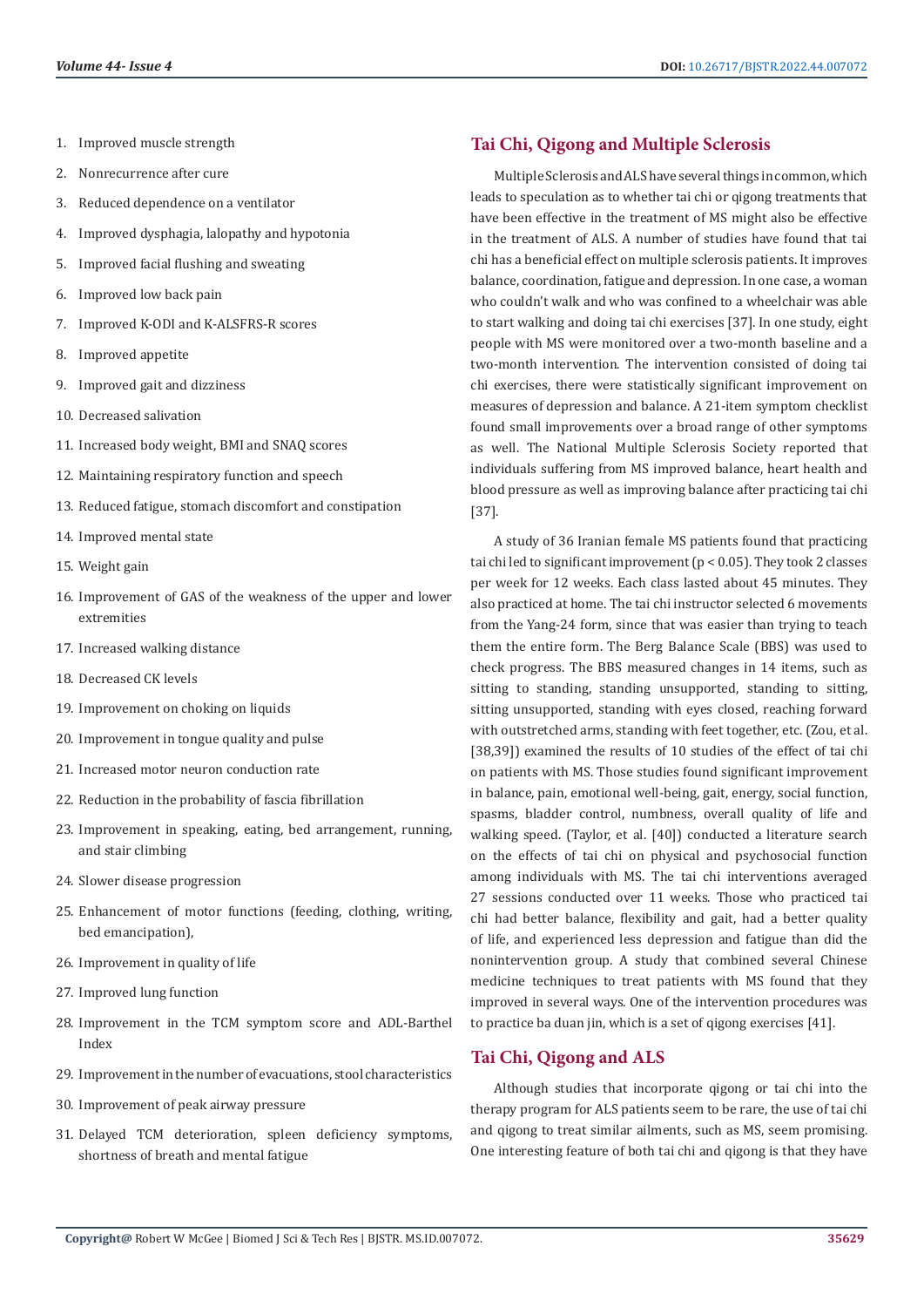been used effectively in the treatment of hundreds of diseases and ailments. The reason for that is because both of these tools of Chinese medicine activate the immune system, which always has beneficial effects, no matter what ailment is being treated. Thus, it is quite possible that the use of these two tools might be effective in the treatment of ALS.

#### **Conflict of Interest**

None.

### **Funding**

None.

#### **References**

- 1. [McGee Robert W \(2020\) Qigong: A Bibliography of Books and Other](https://papers.ssrn.com/sol3/papers.cfm?abstract_id=3685542)  [Materials, Fayetteville State University, Broadwell College of Business](https://papers.ssrn.com/sol3/papers.cfm?abstract_id=3685542)  [and Economics. Studies in the Economics of Qigong No.1.](https://papers.ssrn.com/sol3/papers.cfm?abstract_id=3685542)
- 2. [McGee Robert W \(2020\) A Bibliography of Recent Medical Research on](https://papers.ssrn.com/sol3/papers.cfm?abstract_id=3685561)  [Qigong, Fayetteville State University, Broadwell College of Business and](https://papers.ssrn.com/sol3/papers.cfm?abstract_id=3685561)  [Economics. Studies in the Economics of Qigong No. 2.](https://papers.ssrn.com/sol3/papers.cfm?abstract_id=3685561)
- 3. [McGee Robert W \(2020\) Ba Duan Jin as a Treatment for Physical](https://papers.ssrn.com/sol3/papers.cfm?abstract_id=3685571)  [Ailments: A Bibliography of Recent Medical Research, Fayetteville State](https://papers.ssrn.com/sol3/papers.cfm?abstract_id=3685571)  [University, Broadwell College of Business and Economics. Studies in the](https://papers.ssrn.com/sol3/papers.cfm?abstract_id=3685571)  [Economics of Qigong No. 3.](https://papers.ssrn.com/sol3/papers.cfm?abstract_id=3685571)
- 4. [McGee Robert W \(2020\) Wu Qin Xi as a Treatment for Physical Ailments:](https://papers.ssrn.com/sol3/papers.cfm?abstract_id=3685575)  [A Bibliography of Recent Medical Research, Fayetteville State University,](https://papers.ssrn.com/sol3/papers.cfm?abstract_id=3685575)  [Broadwell College of Business and Economics. Studies in the Economics](https://papers.ssrn.com/sol3/papers.cfm?abstract_id=3685575)  [of Qigong No. 4.](https://papers.ssrn.com/sol3/papers.cfm?abstract_id=3685575)
- 5. [McGee Robert W \(2020\) The Use of Yi Jin Jing to Treat Illness: A Summary](https://papers.ssrn.com/sol3/papers.cfm?abstract_id=3685577)  [of Three Studies, Fayetteville State University, Broadwell College of](https://papers.ssrn.com/sol3/papers.cfm?abstract_id=3685577)  [Business and Economics. Studies in the Economics of Qigong No. 5.](https://papers.ssrn.com/sol3/papers.cfm?abstract_id=3685577)
- 6. [McGee Robert W \(2020\) Qigong and the Treatment and Prevention of](https://papers.ssrn.com/sol3/papers.cfm?abstract_id=3686381)  [COVID-19, Fayetteville State University, Broadwell College of Business](https://papers.ssrn.com/sol3/papers.cfm?abstract_id=3686381)  [and Economics. Studies in the Economics of Qigong No. 6.](https://papers.ssrn.com/sol3/papers.cfm?abstract_id=3686381)
- 7. [McGee Robert W \(2020\) Qigong and the Treatment and Prevention of](https://papers.ssrn.com/sol3/papers.cfm?abstract_id=3692125)  [Cancer, Fayetteville State University, Broadwell College of Business and](https://papers.ssrn.com/sol3/papers.cfm?abstract_id=3692125)  [Economics. Studies in the Economics of Qigong No. 7.](https://papers.ssrn.com/sol3/papers.cfm?abstract_id=3692125)
- 8. [McGee Robert W \(2021\) Tai Chi, Qigong and Transgender Health.](https://www.researchgate.net/publication/350923792_Tai_Chi_Qigong_and_Transgender_Health)  [Fayetteville State University, Broadwell College of Business and](https://www.researchgate.net/publication/350923792_Tai_Chi_Qigong_and_Transgender_Health)  [Economics. Studies in the Economics of Tai Chi and Qigong No. 8.](https://www.researchgate.net/publication/350923792_Tai_Chi_Qigong_and_Transgender_Health)
- 9. [McGee Robert W \(2021\) Tai Chi, Qigong and the Treatment of Disease.](https://biomedres.us/pdfs/BJSTR.MS.ID.005531.pdf)  [Biomedical Journal of Scientific & Technical Research 34\(2\): 26627-](https://biomedres.us/pdfs/BJSTR.MS.ID.005531.pdf) [26633.](https://biomedres.us/pdfs/BJSTR.MS.ID.005531.pdf)
- 10. [McGee Robert W \(2021\) Tai Chi, Qigong and the Treatment of Cancer.](https://biomedres.us/pdfs/BJSTR.MS.ID.005621.pdf)  [Biomedical Journal of Scientific & Technical Research 34\(5\): 27173-](https://biomedres.us/pdfs/BJSTR.MS.ID.005621.pdf) [27182.](https://biomedres.us/pdfs/BJSTR.MS.ID.005621.pdf)
- 11. [McGee Robert W \(2021\) The Use of Yi Jin Jing to Treat Illness: A Summary](https://papers.ssrn.com/sol3/papers.cfm?abstract_id=3685577)  [of Three Studies. Academia Letters 547.](https://papers.ssrn.com/sol3/papers.cfm?abstract_id=3685577)
- 12. [McGee Robert W \(2021\) Tai Chi, Qigong and the Treatment of Depression](https://biomedres.us/pdfs/BJSTR.MS.ID.005823.pdf)  [and Anxiety. Biomedical Journal of Scientific & Technical Research 36\(2\):](https://biomedres.us/pdfs/BJSTR.MS.ID.005823.pdf)  [28350-28354.](https://biomedres.us/pdfs/BJSTR.MS.ID.005823.pdf)
- 13. [McGee Robert W \(2021\) Tai Chi, Qigong and the Treatment of Arthritis.](https://biomedres.us/pdfs/BJSTR.MS.ID.006051.pdf)  [Biomedical Journal of Scientific & Technical Research 37\(5\): 29724-](https://biomedres.us/pdfs/BJSTR.MS.ID.006051.pdf) [29734.](https://biomedres.us/pdfs/BJSTR.MS.ID.006051.pdf)
- 14. [McGee Robert W \(2021\) Tai Chi, Qigong and the Treatment of](https://biomedres.us/pdfs/BJSTR.MS.ID.006256.pdf)  [Hypertension. Biomedical Journal of Scientific & Technical Research](https://biomedres.us/pdfs/BJSTR.MS.ID.006256.pdf)  [39\(1\): 31055-31062.](https://biomedres.us/pdfs/BJSTR.MS.ID.006256.pdf)
- 15. [McGee Robert W \(2021\) Ba Duan Jin and the Treatment of Illness in](https://biomedres.us/pdfs/BJSTR.MS.ID.006424.pdf) [General, and Cognitive Impairment in Particular. Biomedical Journal of](https://biomedres.us/pdfs/BJSTR.MS.ID.006424.pdf) [Scientific & Technical Research 40\(2\): 32058-32065.](https://biomedres.us/pdfs/BJSTR.MS.ID.006424.pdf)
- 16. [McGee Robert W \(2022\) Qigong and the Treatment of Illness: Recent](https://biomedres.us/pdfs/BJSTR.MS.ID.006852.pdf) [Case Studies. Biomedical Journal of Scientific & Technical Research](https://biomedres.us/pdfs/BJSTR.MS.ID.006852.pdf) [43\(1\): 34250-34253.](https://biomedres.us/pdfs/BJSTR.MS.ID.006852.pdf)
- 17. [Dal Bello Haas V, Florence JM \(2013\) Therapeutic exercise for people](https://pubmed.ncbi.nlm.nih.gov/23728653/) [with amyotrophic lateral sclerosis or motor neuron disease. Cochrane](https://pubmed.ncbi.nlm.nih.gov/23728653/) [Database Syst Rev 2013\(5\): CD005229.](https://pubmed.ncbi.nlm.nih.gov/23728653/)
- 18. [Dalbello Haas V, Florence JM, Krivickas LS \(2013\) Therapeutic exercise](https://pubmed.ncbi.nlm.nih.gov/23728653/) [for people with amyotrophic lateral sclerosis or motor neuron disease.](https://pubmed.ncbi.nlm.nih.gov/23728653/) [Cochrane Database Syst Rev 2013\(5\): CD005229.](https://pubmed.ncbi.nlm.nih.gov/23728653/)
- 19. [Bello Haas VD \(2018\) Physical therapy for individuals with amyotrophic](https://pubmed.ncbi.nlm.nih.gov/30890895/) [lateral sclerosis: current insights. Degener Neurol Neuromuscul Dis 8:](https://pubmed.ncbi.nlm.nih.gov/30890895/) [45-54.](https://pubmed.ncbi.nlm.nih.gov/30890895/)
- 20. [Meng Lijiao, Li Xiaoxiao, Li Cheng, Tsang Raymond CC, Chen Yi, et al.](https://pubmed.ncbi.nlm.nih.gov/32452880/) [\(2020\) Effects of Exercise in Patients with Amyotrophic Lateral Sclerosis.](https://pubmed.ncbi.nlm.nih.gov/32452880/) [American Journal of Physical Medicine & Rehabilitation 99\(9\): 801-810.](https://pubmed.ncbi.nlm.nih.gov/32452880/)
- 21. [Lisle S, Tennison M \(2015\) Amyotrophic lateral sclerosis: the role of](https://pubmed.ncbi.nlm.nih.gov/25574882/) [exercise. Curr Sports Med Rep 14\(1\): 45-46.](https://pubmed.ncbi.nlm.nih.gov/25574882/)
- 22. [Clawson LL, Cudkowicz M, Krivickas L, Brooks BR, Sanjak M, et al. \(2017\)](https://pubmed.ncbi.nlm.nih.gov/29191052/) [Neals consortium. A randomized controlled trial of resistance and](https://pubmed.ncbi.nlm.nih.gov/29191052/) [endurance exercise in amyotrophic lateral sclerosis. Amyotroph Lateral](https://pubmed.ncbi.nlm.nih.gov/29191052/) [Scler Frontotemporal Degener 19\(3-4\): 250-258.](https://pubmed.ncbi.nlm.nih.gov/29191052/)
- 23. [Ortega Hombrados L, Molina Torres G, Gal](https://pubmed.ncbi.nlm.nih.gov/33530383/)án Mercant A, Sánchez Guerrero E, González Sá[nchez M, et al. \(2021\) Systematic Review of](https://pubmed.ncbi.nlm.nih.gov/33530383/) [Therapeutic Physical Exercise in Patients with Amyotrophic Lateral](https://pubmed.ncbi.nlm.nih.gov/33530383/) [Sclerosis over Time. Int J Environ Res Public Health 18\(3\): 1074.](https://pubmed.ncbi.nlm.nih.gov/33530383/)
- 24. [Ortega Hombrados L, Molina Torres G, Gal](https://pubmed.ncbi.nlm.nih.gov/33530383/)án Mercant A, Sánchez Guerrero E, González Sá[nchez M, et al. \(2021\) Systematic Review of](https://pubmed.ncbi.nlm.nih.gov/33530383/) [Therapeutic Physical Exercise in Patients with Amyotrophic Lateral](https://pubmed.ncbi.nlm.nih.gov/33530383/) [Sclerosis over Time. Int J Environ Res Public Health 18\(3\): 1074.](https://pubmed.ncbi.nlm.nih.gov/33530383/)
- 25. [Rahmati M, Malakoutinia F \(2021\) Aerobic, resistance and combined](https://www.sciencedirect.com/science/article/abs/pii/S0031940621000493) [exercise training for patients with amyotrophic lateral sclerosis: a](https://www.sciencedirect.com/science/article/abs/pii/S0031940621000493) [systematic review and meta-analysis. Physiotherapy 113: 12-28.](https://www.sciencedirect.com/science/article/abs/pii/S0031940621000493)
- 26. [Kalron A, Mahameed I, Weiss I, Rosengarten D, Balmor GR, et al. \(2021\)](https://pubmed.ncbi.nlm.nih.gov/33388929/) [Effects of a 12-week combined aerobic and strength training program in](https://pubmed.ncbi.nlm.nih.gov/33388929/) [ambulatory patients with amyotrophic lateral sclerosis: a randomized](https://pubmed.ncbi.nlm.nih.gov/33388929/) [controlled trial. J Neurol 268\(5\): 1857-1866.](https://pubmed.ncbi.nlm.nih.gov/33388929/)
- 27. [De Almeida JP, Silvestre R, Pinto AC, De Carvalho M \(2012\) Exercise and](https://link.springer.com/article/10.1007/s10072-011-0921-9) [amyotrophic lateral sclerosis. Neurol 33\(1\): 9-15.](https://link.springer.com/article/10.1007/s10072-011-0921-9)
- 28. [Patel BP, Hamadeh MJ \(2009\) Nutritional and exercise-based](https://pubmed.ncbi.nlm.nih.gov/19782443/) [interventions in the treatment of amyotrophic lateral sclerosis. Clin Nutr](https://pubmed.ncbi.nlm.nih.gov/19782443/) [28\(6\): 604-617.](https://pubmed.ncbi.nlm.nih.gov/19782443/)
- 29. [Fang J, Zhou M, Yang M, Zhu C, He L \(2013\) Repetitive transcranial](https://pubmed.ncbi.nlm.nih.gov/23728676/) [magnetic stimulation for the treatment of amyotrophic lateral sclerosis](https://pubmed.ncbi.nlm.nih.gov/23728676/) [or motor neuron disease. Cochrane Database Syst Rev 2013\(5\):](https://pubmed.ncbi.nlm.nih.gov/23728676/) [CD008554.](https://pubmed.ncbi.nlm.nih.gov/23728676/)
- 30. [Guo J, Zhou M, Yang M, Zhu C, He L \(2011\) Repetitive transcranial](https://pubmed.ncbi.nlm.nih.gov/21901724/) [magnetic stimulation for the treatment of amyotrophic lateral sclerosis](https://pubmed.ncbi.nlm.nih.gov/21901724/) [or motor neuron disease. Cochrane Database of Systematic Reviews 9:](https://pubmed.ncbi.nlm.nih.gov/21901724/) [CD008554.](https://pubmed.ncbi.nlm.nih.gov/21901724/)
- 31. [Radunovic A, Annane D, Rafiq MK, Brassington R, Mustfa N \(2017\)](https://pubmed.ncbi.nlm.nih.gov/28982219/) [Mechanical ventilation for amyotrophic lateral sclerosis/motor neuron](https://pubmed.ncbi.nlm.nih.gov/28982219/) [disease. Cochrane Database Syst Rev 10\(10\): CD004427.](https://pubmed.ncbi.nlm.nih.gov/28982219/)
- 32. [Garrick L \(2021\) 22 Diseases that Mimic ALS Symptoms, Can Lead to](https://scarysymptoms.com/2017/09/22-diseases-mimic-als-symptoms-can-lead-misdiagnosis/) [Misdiagnosis.](https://scarysymptoms.com/2017/09/22-diseases-mimic-als-symptoms-can-lead-misdiagnosis/)
- 33. [Tiryaki E, Horak HA \(2014\) ALS and other motor neuron diseases.](https://pubmed.ncbi.nlm.nih.gov/25299277/) [Continuum \(Minneap Minn\) 20\(5 Peripheral Nervous System Disorders\),](https://pubmed.ncbi.nlm.nih.gov/25299277/) [pp. 1185-1207.](https://pubmed.ncbi.nlm.nih.gov/25299277/)